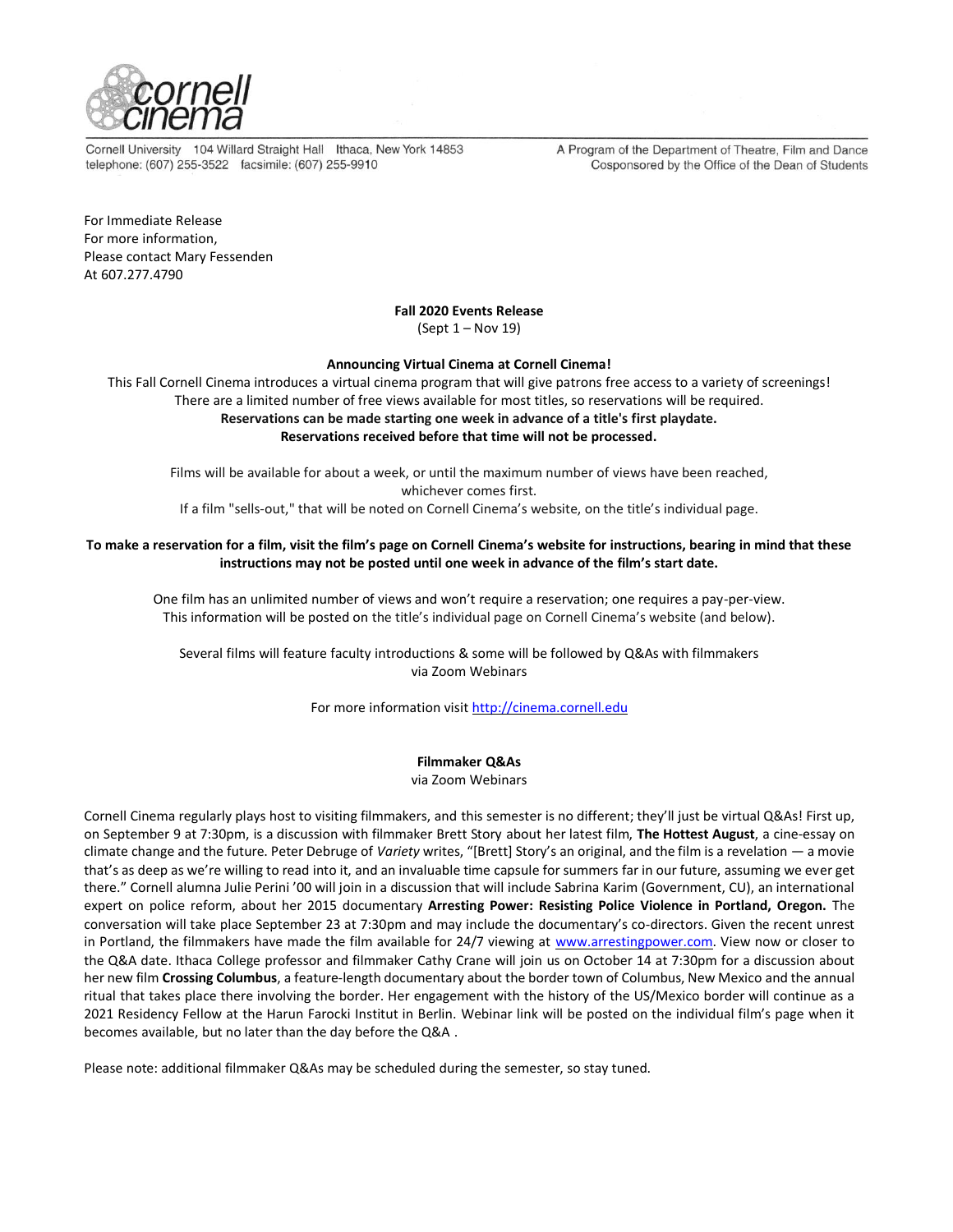| The Hottest August (2019)                                             | Sept 1 - 10  |
|-----------------------------------------------------------------------|--------------|
| w/filmmaker Brett Story Q&A on Sept 9 at 7:30pm                       |              |
| Arresting Power: Resisting Police Violence in Portland, Oregon (2018) | on view now  |
| Directed by Julie Perini '00, Jodi Darby & Erin Yanke                 |              |
| w/filmmaker Julie Perini '00 Q&A on Sept 23 at 7:30pm                 |              |
| <b>Crossing Columbus (2020)</b>                                       | $Oct 9 - 14$ |
| w/filmmaker Cathy Crane Q&A on Oct 14 at 7:30pm                       |              |

### **Global Animation**

Travel the wide world of animation with this series of films from animators from around the globe! Travelers of all ages are welcome to check out the short films from France, Germany, Brazil, Spain, The Netherlands, and Canada collected in the **20th Animation Show of Shows**. Previously presented at Cornell Cinema in 2019, this hit program is being brought back for a new audience and is the perfect escape for those wishing to take a break. The French/Romanian production **Marona's Fantastic Tale** is a poignant story of an average dog and her extraordinary life, which the *LA Times* describes as "more thoughtful and emotionally realized than the carnival rides that dominate the American animated scene." Head down to South America and the darker recesses of the human psyche with the Chilean stop-motion animation **The Wolf House**. Photographed to appear as one continuous shot, the film follows a young woman who has escaped from a sect of expatriate German religious fanatics. Inspired by an actual Chilean Nazi sect, this dark tale "fuses Grimm, the early shorts of David Lynch and the stop-motion work of Jan Švankmajer into a visually engrossing, reference-rich and disturbing tale." (*The Hollywood Reporter*) Finally, the shorts collections **New French Shorts 2020** and **Sundance Film Festival Shorts Tour 2020** each feature an animated film: the bedtime ritual short **Sheep, Wolf and a Cup of Tea…** in **New French Shorts**, and the Canadian short about keeping cool, **Hot Flash**, in the **Sundance** program.

| <b>Sundance Film Festival Short Film Tour (2020)</b> | Sept 1 - 10     |
|------------------------------------------------------|-----------------|
| Directed by various                                  |                 |
| 20 <sup>th</sup> Animation Show of Shows (2018)      | Sept 11 - 17    |
| Directed by various                                  |                 |
| <b>New French Shorts (2020)</b>                      | Sept 25 – Oct 1 |
| Directed by various                                  |                 |
| The Wolf House (2018)                                | Oct $2 - 8$     |
| Directed by Joaquín Cociña, Cristóbal León           |                 |
| Marona's Fantastic Tale (2020)                       | Oct 16 - 19     |
| Directed by Anca Damian                              |                 |

## **Restorations and Rediscoveries**

with faculty introductions

Cornell Cinema carries its long tradition of screening recent film restorations and rediscovered masterpieces into the virtual realm with this series of seven films, featuring **Boccaccio '70** (1962), the legendary Italian omnibus film with works by Luchino Visconti, Mario Monichelli, Federico Fellini, and Vittorio De Sica, and starring Romy Schneider, Anita Ekberg and Sophia Loren! Professor Karen Pinkus, author of the new book Clocking Out: The Machinery of Life in 1960s Italian Cinema, which references the film, will provide introductory remarks for this special presentation. Cornell Cinema will also play virtual host to new restorations of Portuguese filmmaker Paulo Rocha's first two films, **The Green Years** (1963) and **Change of Life** (1966), both featuring the enigmatic Isabel Ruth and a cast of non-professional actors. Winner of Best First Film at the 1964 Locarno Film Festival, **The Green Years** is set in Lisbon and examines the clash between working-class values and the bourgeois trappings of modern urban life. **Change of Life** is set in a coastal Portuguese fishing village and recalls Visconti's epic **La Terra Trema** (1948), about Sicilian tuna fishers. The films have "aesthetic roots both in Italian neorealism and the French New Wave" (*New York Times*) and feature stunning black and white cinematography.

Speaking of stunning, the line-up also includes a new restoration of Zhang Yimou's **Shanghai Triad** (1995), starring the luminous Gong Li as a gangworld mistress in 1930's Shanghai. And then there's actress Sonia Braga who stars in 1976's **Doña Flor and Her Two Husbands**. The film was Brazil's most successful of all time until recently, having been an international smash hit, and it's easy to see why: the widowed Doña Flor marries an uptight bore with no interest in sex, only to be visited by the sexy ghost of her former carousing husband. It's a liberating, unpretentious sex comedy that was far ahead of its time and is ripe for rediscovery. Following Cornell Cinema's 2016 screenings of two restored King Hu films, **Dragon Inn** and **A Touch of Zen**, Hu's Buddhist-inflected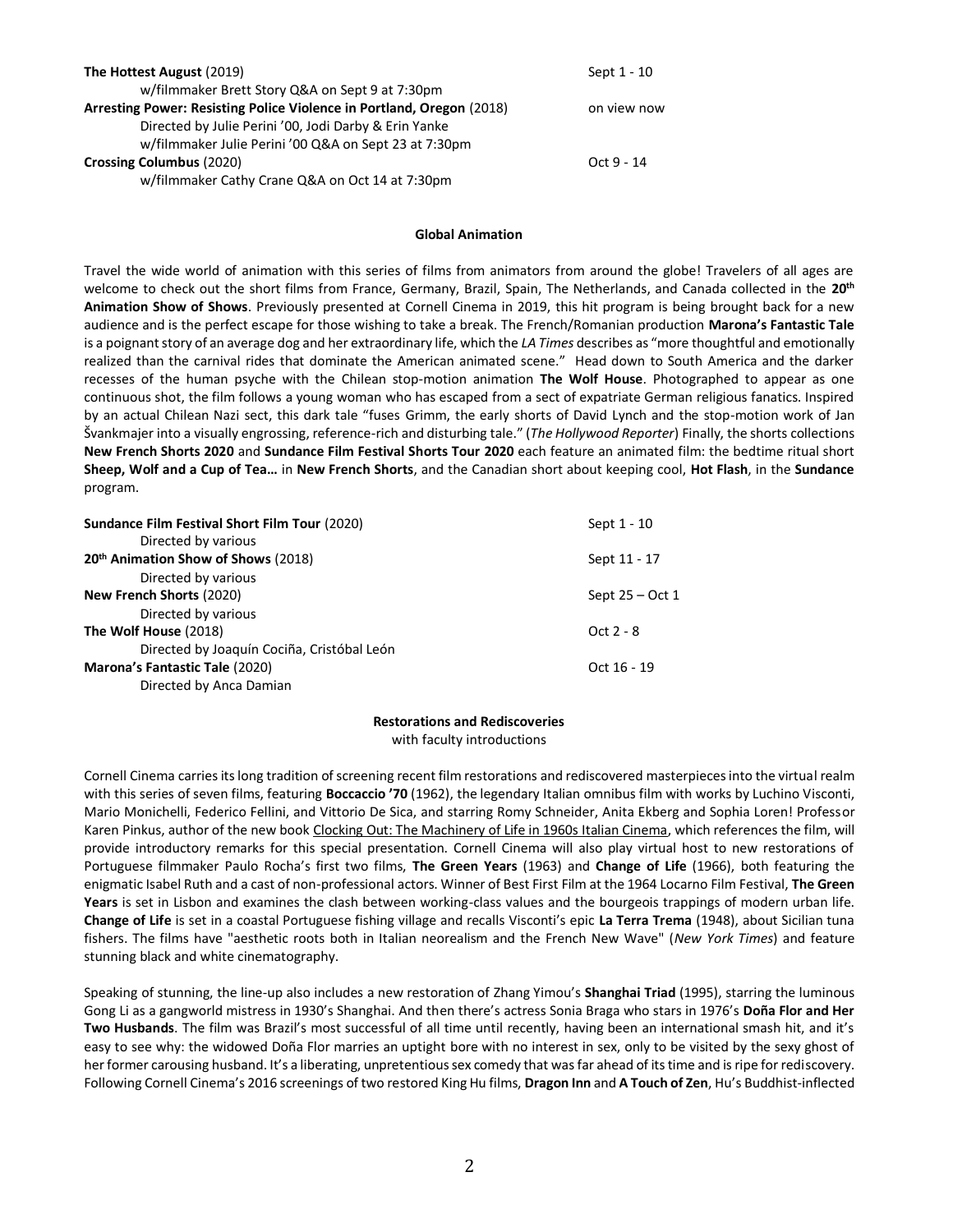wuxia film **Raining in the Mountain** (1979) gets a virtual cinema screening from a new restoration this semester. It's a "remarkably photographed caper heist [featuring] intriguing battles of wits and minds." (*Far East Film Festival*)

In November, Cornell Cinema screens two restored works about Black life in America: **Cane River** (1982) and **The Killing Floor**  (1984). Truly lost for almost forty years and only recently rediscovered in a film lab, **Cane River** is the sole fiction film directed by Emmy Award-winning documentarian Horace B. Jenkins, who died shortly after the film's completion. **Cane River** is a raciallycharged love story set in Natchitoches Parish, a "free community of color" in Louisiana, featuring a budding, forbidden romance that lays bare the tensions between two black communities, both descended from slaves but of disparate opportunity—the lightskinned, property-owning Creoles and the darker-skinned, more disenfranchised families of the area. Bill Duke's **The Killing Floor** is the most "clear-eyed account of union organizing on film," (*The Village Voice*) depicting the little-known true story of the WWIera struggle to build an interracial labor union in the Chicago Stockyards, which set the stage for the Chicago Race Riot of 1919. Both of these titles will likely feature introductions by Samantha Sheppard, assistant professor in the Department of Performing and Media Arts, with an academic focus on Black cultural production and African American cinema. She will make use of the films for her Fall '20 course Introduction to African American Cinema.

| The Green Years (1963)                                                           | Sept 11 - 17  |
|----------------------------------------------------------------------------------|---------------|
| Directed by Paulo Rocha                                                          |               |
| Shanghai Triad (1995)                                                            | Sept 18 - 24  |
| Directed by Zhang Yimou                                                          |               |
| Change of Life (1966)                                                            | Oct $2 - 8$   |
| Directed by Paulo Rocha                                                          |               |
| Raining in the Mountain (1979)                                                   | Oct $23 - 29$ |
| Directed by King Hu                                                              |               |
| <b>Boccaccio '70 (1962)</b>                                                      | Nov $6 - 12$  |
| Directed by Federico Fellini, Luchino Visconti, Vittoro de Sica, Mario Monicelli |               |
| Cane River (1982)                                                                | Nov $6 - 12$  |
| Directed by Horace B. Jenkins                                                    |               |
| The Killing Floor (1984)                                                         | Nov 13 - 19   |
| Directed by Bill Duke                                                            |               |
| Doña Flor and Her Two Husbands (1977)                                            | Nov $13 - 19$ |
| Directed by Bruno Barreto                                                        |               |
| Cantanananam: Wauld Cinama                                                       |               |

**Contemporary World Cinema** featuring 5 Ithaca Premieres

Cornell Cinema regularly premieres new international films from the festival circuit that otherwise wouldn't screen in Ithaca, and this Fall is no exception, with films from Algeria, Chile, France, Japan, Korea, Peru, and the United Kingdom. Most of the films are from emerging talents, so expect to see their names again, especially after these strong films! France's most promising up-andcoming directors are all gathered together in **New French Shorts 2020**, featuring seven short films running the gamut from animation to romance to absurdist comedy. In the Algerian film **Papicha** (Algerian slang for a cool girl), Nedjma, a free spirited 18-year-old student during '90s Algeria's Civil War, refuses to be intimidated by growing conservative religious forces and stages her resistance by putting on a fashion show. The young girl at the center of **House of Hummingbird**, however, sets out to find a taste of sweetness wherever she can find it roaming the neighborhood with her best friend in this "beautifully raw, queer, and partially autobiographical coming-of-age story." (*The Mary Sue*)

Belgian filmmaker Bas Devos' third feature, **Ghost Tropic**, focuses entirely on a 58-year-old Muslim immigrant in Brussels, who falls asleep on the last train home and must now walk back on foot across the city. This is the simple set-up for "a delicate miniature that's magnificently humanist, occasionally amusing and shot in a palette of rich, saturated nighttime hues." (*The Hollywood Reporter*) And how can one say no to a gothic lesbian vampire drama? With **Carmilla**, a 19th Century family discovers they too cannot say no to the eponymous young woman who arrives at their British estate to convalesce after a carriage accident.

Photographed to appear as one continuous shot, Chile's **The Wolf House** follows a young woman who has escaped from a sect of expatriate German religious fanatics. Inspired by an actual Chilean Nazi sect, this dark tale "fuses Grimm, the early shorts of David Lynch and the stop-motion work of Jan Švankmajer into a visually engrossing, reference-rich and disturbing tale." (*The Hollywood Reporter*) Next door in Peru, another dark tale emerges with **Song Without a Name**. Based on harrowing true events, an indigenous Andean woman's newborn baby is stolen from her at a downtown Lima medical clinic and never returned in a "Kafkaesque thriller" (*The Hollywood Reporter*) that unflinchingly depicts real-life tragedies with poetic beauty. Finally, **We Are Little Zombies** tells the tale of four emotionless Japanese orphans who form a rock band in "a rainbow-colored scream into the Abyss." (*Vulture*)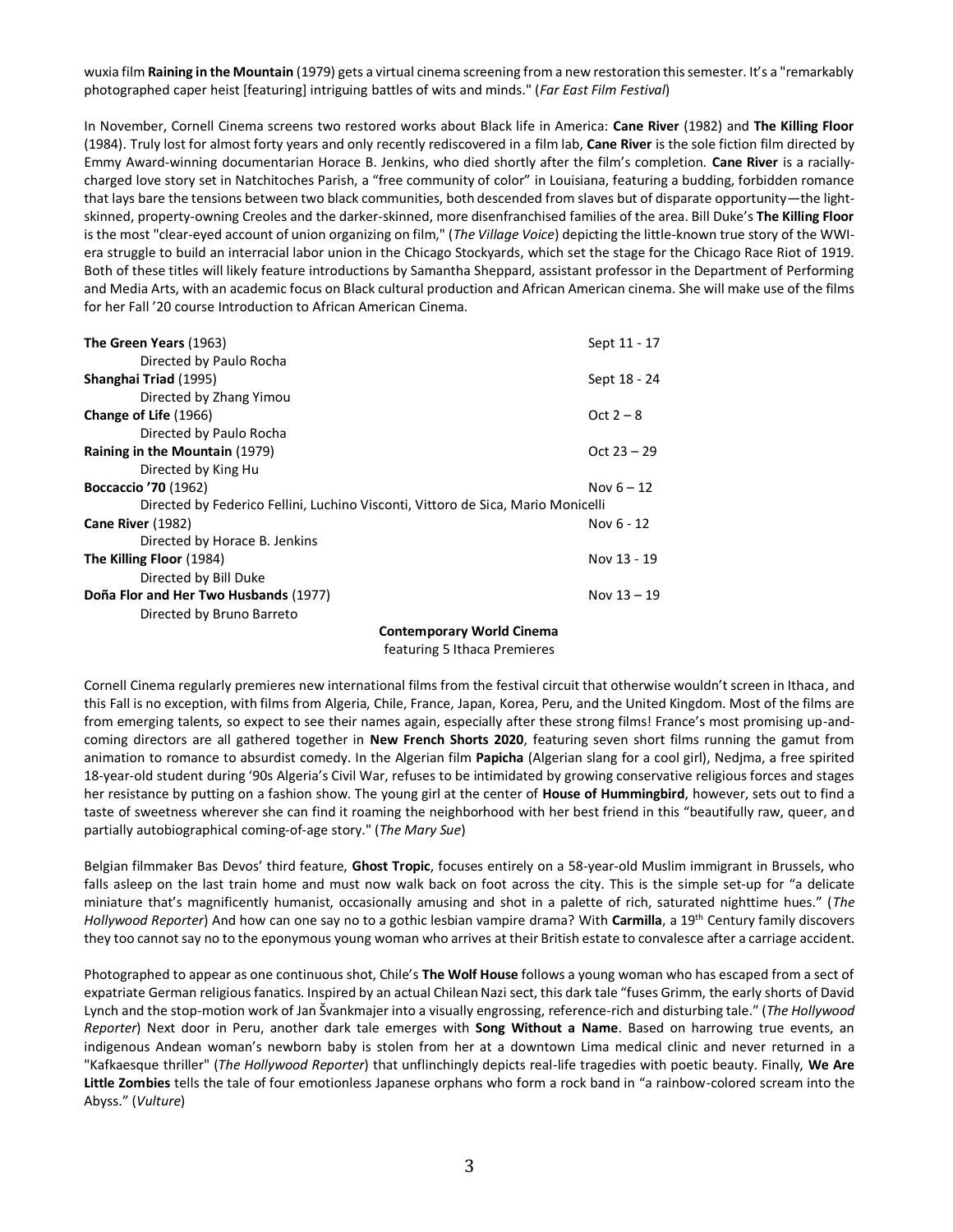| We are Little Zombies (2019)               | Sept 1 - 10      |
|--------------------------------------------|------------------|
| Directed by Makato Nagahisa                |                  |
| Song Without a Name (2019)                 | Sept 25 – Oct 1  |
| Directed by Melina León                    |                  |
| The Wolf House (2018)                      | Oct 2 - 8        |
| Directed by Joaquín Cociña, Cristóbal León |                  |
| House of Hummingbird (2019)                | Oct 9 - 15       |
| Directed by Bora Kim                       |                  |
| <b>Papicha</b> (2019)                      | Oct 16 - 22      |
| Directed by Mounia Meddour                 |                  |
| Carmilla (2019)                            | Oct 23 - 29      |
| Directed by Emily Harris                   |                  |
| Ghost Tropic (2019)                        | Oct $30 -$ Nov 5 |
| Directed by Bas Devos                      |                  |
|                                            |                  |

### **Art Docs**

#### featuring 4 Ithaca Premieres

These four films will remind viewers why the experience of art is essential, especially during uncertain times. The series begins with **Ursula von Rydingsvard: Into Her Own**, an eloquent, visually arresting portrait of one of the few women in the world working in monumental sculpture, imposing pieces painstakingly crafted with complex surfaces, informed by her difficult childhood, first in Poland during the Second World War and then in the U.S. as a refugee. The film features interviews with curators, patrons, family and fellow artists, including Patricia Phillips, former chair of Cornell's Department of Art. Take a step back in history for the next film, **Beyond the Visible: Hilma af Klint**, a time when a woman's art was simply not taken seriously. Hilma af Klint was born in Sweden in 1862 and began making huge, colorful, sensual paintings in 1906, work that was inspired by spiritualism, modern science and the natural world. She was, in essence, an abstract painter before the term existed. This dazzling documentary, as well as a major retrospective of her work at the Guggenheim Museum that took place in late 2018/early 2019 when the film was being made, offer a needed correction to the art historical record.

For all intents and purposes, **The Observer** is a political documentary, about dissident artist and Chinese filmmaker Hu Jie, who has made over 30 documentaries and is widely recognized as the first to dare talk about the Great Famine, the labor camps and the Cultural Revolution in an unfiltered way. But it is his soul as an artist, who paints and carves woodcuts, that shines through in this film. Offering a counterpoint to the more well-known, much larger scale conceptual artist Ai Weiwei, Hu Jie lets his work slowly overtake you. The series concludes with **The New Bauhaus: The Life and Legacy of Moholy-Nagy**, about Hungarian-born Bauhaus educator and visionary László Moholy-Nagy, which highlights the role he played in bringing the school's ideology to America. Made by Alysa Nahmias, who made the wonderful **Unfinished Spaces**, about Cuba's art schools, the film focuses on Moholy-Nagy's time in Chicago, where he established the New Bauhaus design school. According to Nahmias, "Moholy was instrumental in many aspects of Bauhaus education and a giant of 20th-century art and design. But somehow I think not given his due and he is not as well-known as some of his fellow Bauhaus luminaires. We hope that this film can play a part in shifting focus onto him."

| Ursula von Rydingsvard: Into Her Own (2020)              | Sept 11 - 17  |
|----------------------------------------------------------|---------------|
| Directed by Daniel Traub                                 |               |
| Beyond the Visible: Hilma af Klint (2019)                | $Oct 2 - 8$   |
| Directed by Halina Dryschka                              |               |
| The Observer (2019)                                      | Oct $16 - 22$ |
| Directed by Rita Andreetti                               |               |
| The New Bauhaus: The Life & Legacy of Moholy-Nagy (2019) | $Ort 23 - 29$ |
| Directed by Alysa Nahmias                                |               |

## **Black Lives on Screen**

featuring a filmmaker Q&A and faculty introductions

**John Lewis: Good Trouble**, the recently released documentary in which the late John Lewis reflects on his decades of activism, joins three other urgent films in the *Black Lives on Screen* series. **Arresting Power: Resisting Police Violence in Portland, Oregon** looks back at 50 years of the history of conflict between the Portland police and community members. The film could not be more timely, and it was co-directed by Cornell alum Julie Perini '00, who will join us for a Q&A, on Wednesday, September 23 at 7:30pm, in a discussion that will include professor Sabrina Karim (Government, CU), an international expert on police reform.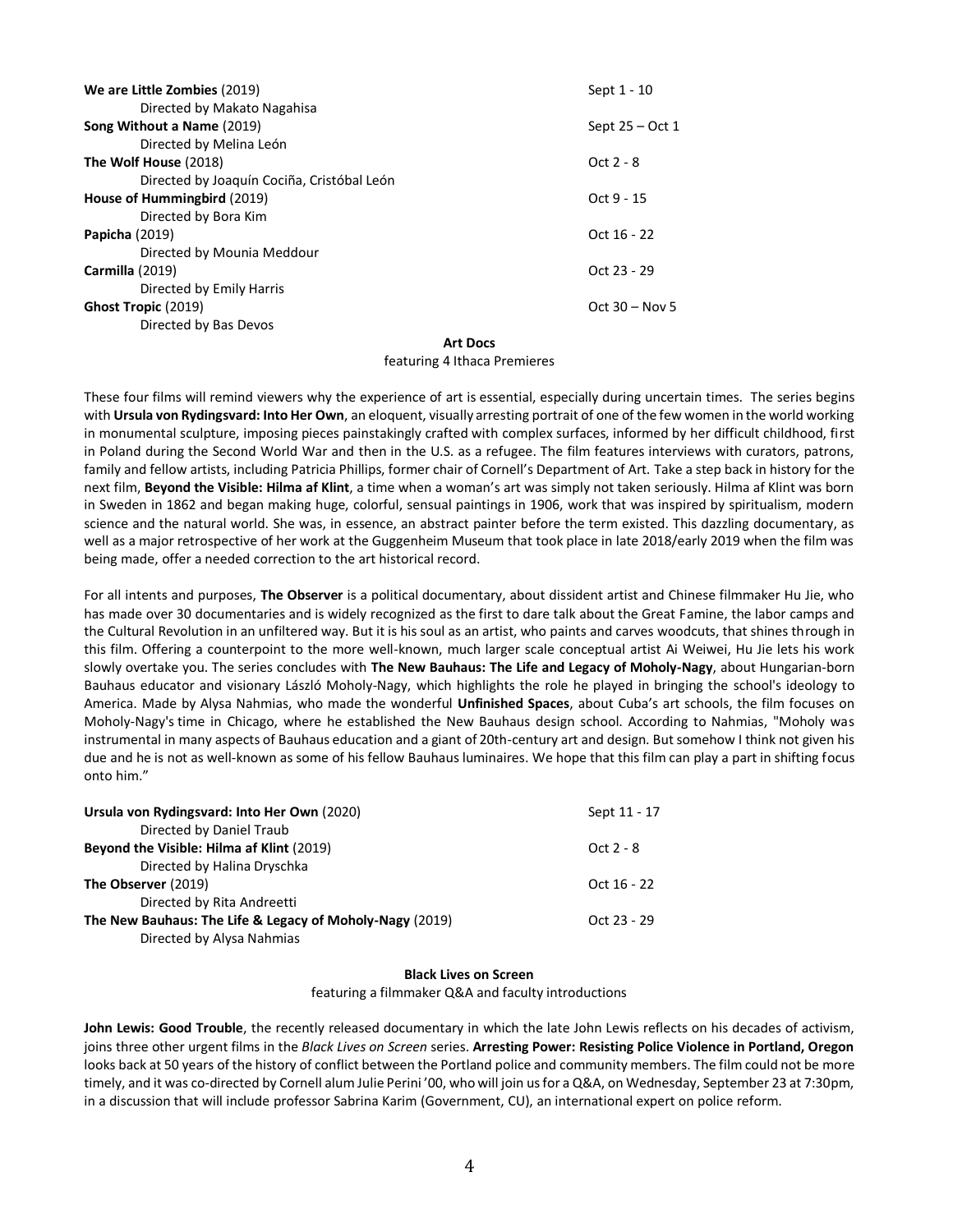Emmy Award-winning documentarian, Horace B. Jenkins' only narrative feature, **Cane River** (1982), was lost for 40 years until its recent discovery in a film lab. Made with an entirely African American cast and crew, the film lays bare the tensions between two black Louisiana communities, both descended from slaves but of disparate opportunity—the light-skinned, property-owning Creoles and the darker-skinned, more disenfranchised families of the area. **The Killing Floor**, Bill Duke's first feature, premiered on PBS' American Playhouse in 1984, and returns in a new 4K restoration. Obie winner Leslie Lee's screenplay follows the true story of the struggle to build an interracial labor union in the Chicago Stockyards. Management's efforts to divide the workforce on racial lines contributed to the Chicago Race Riot of 1919. Hopefully, both of these titles will feature introductions by Samantha Sheppard, assistant professor in the Department of Performing and Media Arts, with an academic focus on Black cultural production and African American cinema. She will make use of the films for her Fall '20 course Introduction to African American Cinema.

| John Lewis: Good Trouble (2020)                                       | Sept 11 - 24 |
|-----------------------------------------------------------------------|--------------|
| Directed by Dawn Porter                                               |              |
| Arresting Power: Resisting Police Violence in Portland, Oregon (2018) | on view now  |
| Directed by Julie Perini '00, Jodi Darby & Erin Yanke                 |              |
| w/filmmaker Julie Perini '00 Q&A on Sept 23 at 7:30pm                 |              |
| Cane River (1982)                                                     | Nov 6 - 12   |
| Directed by Horace B. Jenkins                                         |              |
| The Killing Floor (1984)                                              | Nov 13 - 19  |
| Directed by Bill Duke                                                 |              |

# **Cine con Cultura Latinx American Film Festival**

featuring 3 Ithaca Premieres

Cornell Cinema collaborates once again with Ithaca's Cine con Cultura Film Festival, an annual event that brings Latin American and Latinx films to the Ithaca area to commemorate National Hispanic Heritage Month (September 15 – October 15). The Festival is organized by *Cultura Ithaca!* and hosts virtual screenings presented by Cinemapolis, Ithaca College, and Cornell Cinema. The series begins with the winner of the Best Documentary Award at the 2019 Cannes Film Festival, master filmmaker Patricio Guzman's **The Cordillera of Dreams**, which completes his trilogy (with **Nostalgia for the Light** and **The Pearl Button**) investigating the relationship between historical memory, political trauma, and geography in his native country of Chile. The film includes footage of the recent unrest in Chile that looks disturbingly familiar to scenes of police violence in this country. Cecelia Lawless, who teaches Perspectives on Latin America, will offer an introduction to the film.

**Song Without a Name** is loosely based on true events, set in Peru in the late 1980s, when government corruption was rampant. The story centers on an indigenous Andean woman whose newborn baby is stolen from her after she's lured to a fake medical clinic in Lima. Filmed in gorgeous black and white cinematography, the film unflinchingly depicts a real-life tragedy with poetic beauty. **The Wolf House** was inspired by the actual case of Colonia Dignidad (The Dignity Colony, a remote, Chilean Nazi sect founded after WWII), but masquerades as an animated fairy tale. "[It fuses] Grimm, the early shorts of David Lynch and the stopmotion work of Jan Švankmajer into a visually engrossing, reference-rich and disturbing tale." (*The Hollywood Reporter*)

The series ends at Cornell with Cathy Crane's documentary **Crossing Columbus**, offered as a special Central New York regional screening. Set in Columbus, New Mexico, where every year Mexican riders on horseback cross the border into Columbus to commemorate Pancho Villa's 1916 raid, the film offers a unique take on the US/Mexico border. Crane writes "In today's climate, crossing the border between the US and Mexico in a ceremony of bi-national reconciliation is as exceptional as it is inevitable. My visual perspective fashioned over 25 years of hybrid filmmaking combines pristine archival material of the raid and the US military expedition which followed it with a camera that observes its present-day interlocutors from an intimate distance." Crane is an Associate Professor in the Department of Cinema and Photography at Ithaca College and will join us for a Q&A on Wednesday, October 14 at 7:30pm

Learn more about the Cine con Cultura Festival at facebook.com/Cineconcultura.

| The Cordillera of Dreams (2019)                 | Sept 18 - 24 |
|-------------------------------------------------|--------------|
| Directed by Patricio Guzmán                     |              |
| The Wolf House (2018)                           | Oct $2 - 8$  |
| Directed by Joaquín Cociña, Cristóbal León      |              |
| <b>Crossing Columbus (2020)</b>                 | $Oct 9 - 14$ |
| w/filmmaker Cathy Crane Q&A on Oct 14 at 7:30pm |              |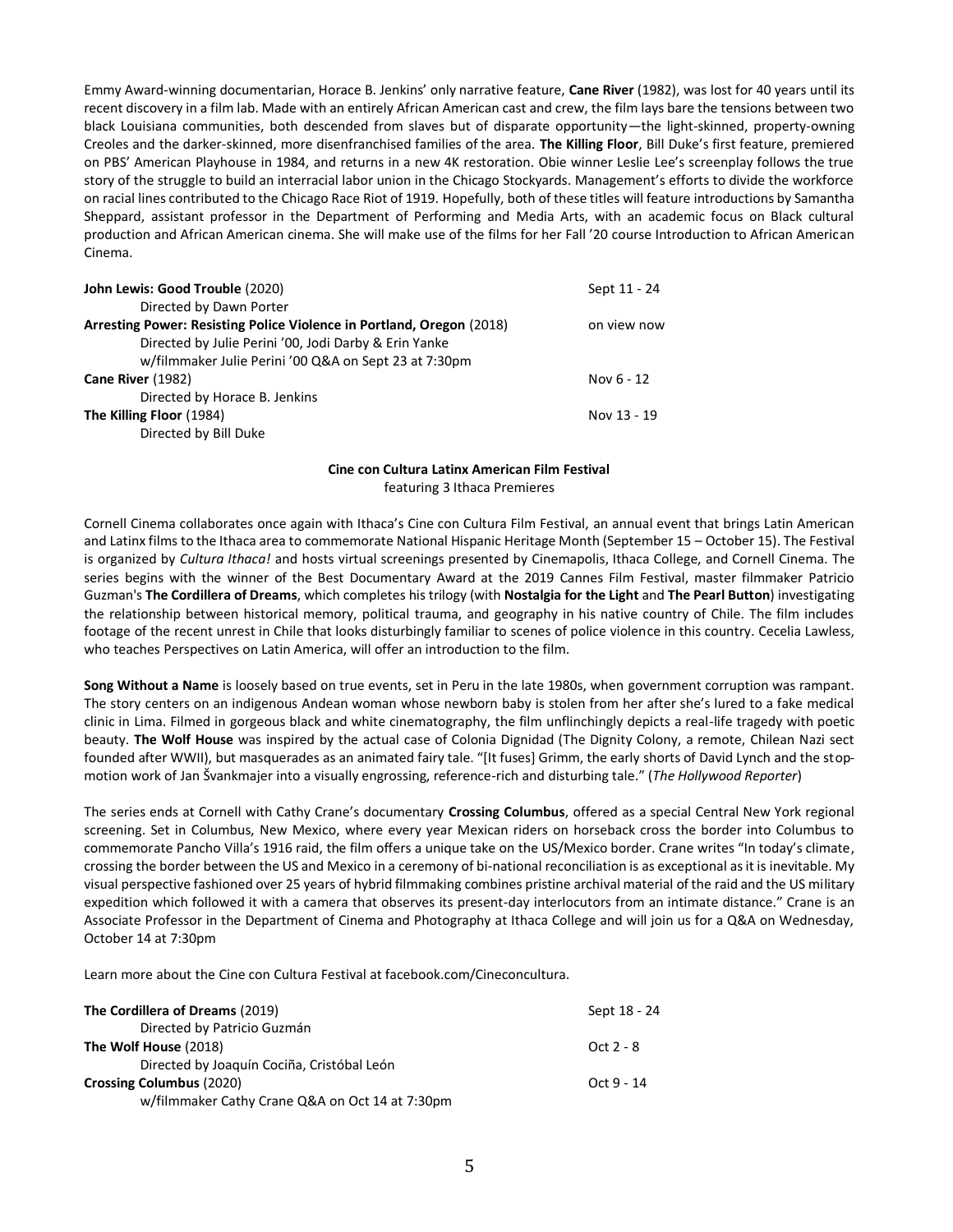### **Documentaries for our Times**

featuring **Boys State,** winner of the U.S. Grand Jury Prize for Documentary at the Sundance Film Festival

In addition to the four films showing as part of *Art Docs*, we offer these six timely films, two of which – **The Cordillera of Dreams** and **Crossing Columbus** - are doing double duty in the *Cine con Cultura Latinx American Film Festival*, and another two – **John Lewis: Good Trouble** and **Arresting Power: Resisting Police Violence in Portland, Oregon** – are screening as part of the *Black Lives on Screen* series. Read more about these titles in their respective series' articles above.

Some of the most exciting film work happening today takes place within the documentary genre, which is so rich with possibilities to explore its topics, and the films in this series offer some great examples, employing archival footage, essayistic format, experimental techniques, reality show and fictional elements. Both **The Cordillera of Dreams** and **Crossing Columbus** call upon the surrounding landscape to play a major role. Both **John Lewis: Good Trouble** and **Arresting Power** function as calls to action.

**The Hottest August**, which was slated to show this past April on Earth Day, but had to be post-poned, is a cine-essay on climate change and the future, although not what one would expect. Filmmaker Brett Story spent the month of August 2017 interviewing New Yorkers, asking them "Do you have any worries about the future?" Describing the film in his *Variety* review, Peter Debruge writes: "The responses run the gamut, rarely touching on climate change, which is telling in and of itself. At a time when our impact on global weather conditions can be both measured and felt, we as a society have chosen to concentrate on other issues…. It's an infinitely rich sort of Rorschach test for our respective individual anxieties in these tempestuous times…. The film is a revelation — a movie that's as deep as we're willing to read into it, and an invaluable time capsule for summers far in our future, assuming we ever get there." Brett Story will participate in a Q&A on Wednesday, September 9 at 7:30pm.

**Boys State** – which started streaming in July - takes viewers into the belly of the beast, so to speak, where future politicians are cutting their teeth on some of the very same issues explored in **The Hottest August**. Winner of the U.S. Grand Jury Prize for Documentary at the most recent Sundance Film Festival, the documentary explores how a group of Texas teens participated in the American Legion program (Boys State, in existence since 1935) to learn about democracy by organizing political parties and running a mock government over the course of one week. "The filmmakers found a group of compelling, complex subjects to follow for the week (they had many cameras operating simultaneously to manage this verité coup)…. In this little microcosm you see not only a portrait of some serious-minded youths, but how their world views, morals and political beliefs have been molded by what's happening in the country. And it manages to be both hopeful and bleak about our political present and future." (Lindsey Bahr, *Associated Press*) Filled with hilarious moments as well as unsettling ones, the film is both wildly entertaining and, at times, cringe-worthy.

Documentaries are necessary, more than ever, to flesh out the stories behind the sound bites, reveal the lives obscured in the headlines, and explore the history beneath the surface. As Rose Bond writes in *Afterimage:* "In rare confluences of timing and artfulness, documentary films, at their best, can fill a breach, sound a clarion call, and coalesce communities to action." We need them.

| The Hottest August (2019)                                             | Sept 1 - 10  |
|-----------------------------------------------------------------------|--------------|
| w/filmmaker Brett Story Q&A on Sept 9 at 7:30pm                       |              |
| John Lewis: Good Trouble (2020)                                       | Sept 11 - 24 |
| Directed by Dawn Porter                                               |              |
| <b>Boys State (2020)</b>                                              | Sept 16      |
| Directed by Amanda McBaine, Jesse Moss                                |              |
| Arresting Power: Resisting Police Violence in Portland, Oregon (2018) | on view now  |
| Directed by Julie Perini '00, Jodi Darby & Erin Yanke                 |              |
| w/filmmaker Julie Perini '00 Q&A on Sept 23 at 7:30pm                 |              |
| The Cordillera of Dreams (2019)                                       | Sept 18 - 24 |
| Directed by Patricio Guzmán                                           |              |
| Crossing Columbus (2020)                                              | Oct 9 - 14   |
| w/filmmaker Cathy Crane Q&A on Oct 14 at 7:30pm                       |              |

### **Pioneers of Queer Cinema**

There was a gay mecca long before San Francisco and NYC. In the 1920s, Weimar Berlin was home to approximately 100 bars catering both to gay men and lesbians. Over two dozen periodicals were being published including the earliest gay male magazine,